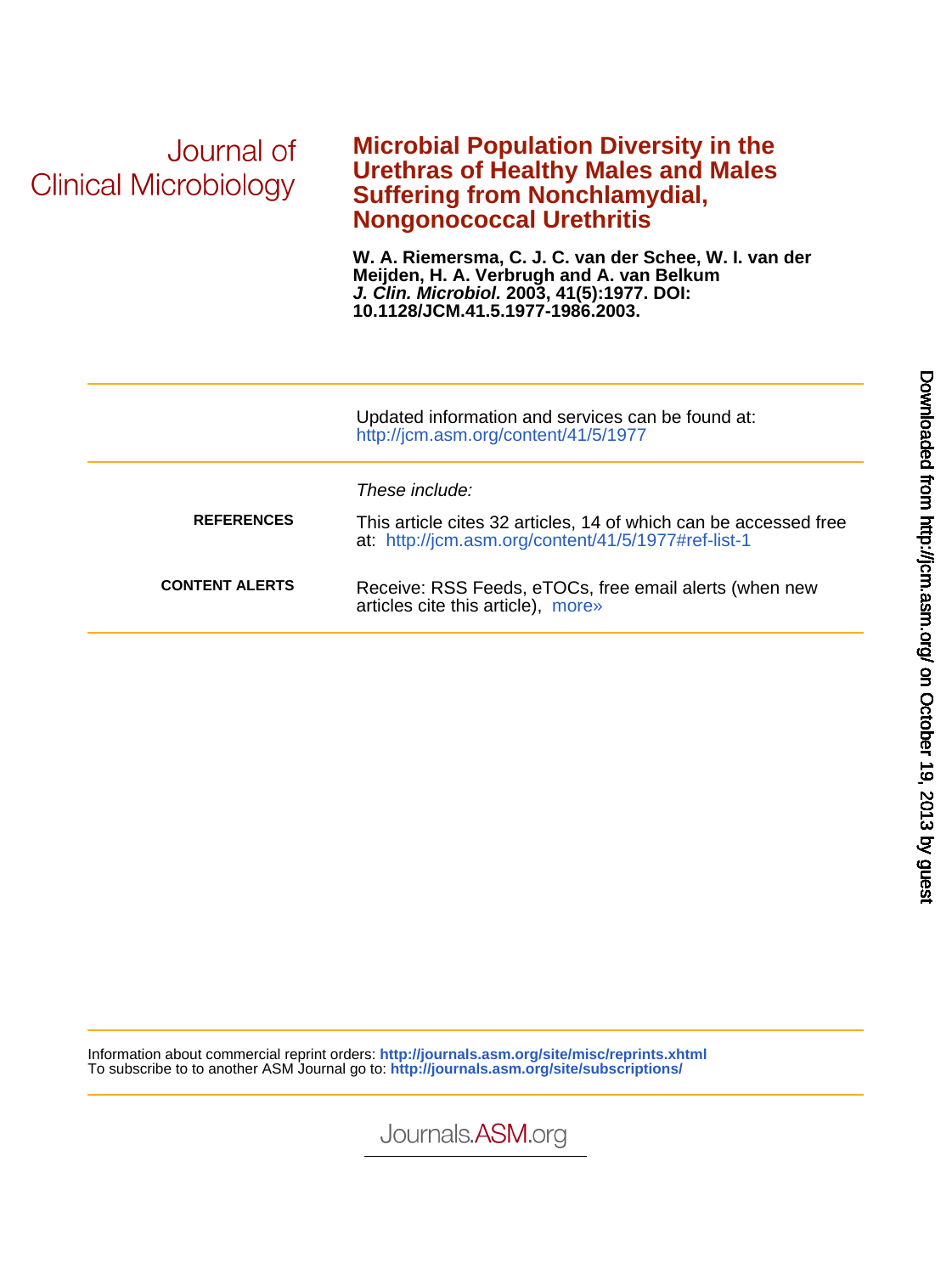## Microbial Population Diversity in the Urethras of Healthy Males and Males Suffering from Nonchlamydial, Nongonococcal Urethritis

W. A. Riemersma,<sup>1</sup>† C. J. C. van der Schee,<sup>2</sup> W. I. van der Meijden,<sup>1</sup> H. A. Verbrugh,<sup>2</sup> and A. van Belkum<sup>2\*</sup>

*Department of Dermatology and Venereology*<sup>1</sup> *and Department Medical Microbiology and Infectious Diseases,*<sup>2</sup> *Erasmus MC, University Medical Center Rotterdam, 3015 GD Rotterdam, The Netherlands*

Received 28 October 2002/Returned for modification 17 January 2003/Accepted 11 February 2003

**Nonchlamydial, nongonococcal urethritis (NCNGU) is suggested to be a sexually transmitted disease in men. NCNGU patients were compared to control subjects with regard to the presence of potentially infectious bacteria in the first void urine. Patients' pre- and post-antibiotic-treatment urine samples and two samples obtained 2 weeks apart from healthy volunteers, who did not receive antibiotic therapy, were analyzed with broadspectrum PCR tests aiming at eubacterial small subunit rRNA genes. Restriction fragment length polymorphism analysis of the amplicons cloned from the mixtures of PCR products revealed that many different species of microorganisms were found to be colonizing the male urethra. We document here clear differences in the composition of the resident urethral flora between samples obtained from various individuals and between samples obtained at various points in time for a single individual. No major changes in population complexity were found upon antimicrobial treatment. In two of five patients a previously suggested pathogen (***Mycoplasma genitalium* **or** *Haemophilus parainfluenzae***) was accurately identified on the basis of DNA sequencing. No ubiquitous, azithromycin-sensitive organism was identified as a common pathogen in all patients, but up to 40% of all clones represented as-yet-unclassified bacterial species. Relatively often** *Pseudomonas* **spp. or** *Pseudomonas***like organisms were identified in the bacterial flora of patients. Interestingly, an as-yet-uncharacterized microbial species was identified as a negative predictor of NCNGU. This species was identified in all control** subjects and was absent from all of the patient' samples (5 of 5 versus 0 of 5,  $P = 0.0079$ ). This suggests that **NCNGU might also be diagnosed by assessing the absence rather than the presence of certain bacterial species.**

*Chlamydia trachomatis* and *Neisseria gonorrhoeae* are common causes of urethritis in males (7, 14, 16). Nongonococcal urethritis is diagnosed in over two million cases per year in the United States. A significant fraction of the urethritis patients (up to 50%), however, are not infected by either one of these pathogens (7). In these cases, the clinical syndrome is referred to as nonchlamydial nongonococcal urethritis (NCNGU). NCNGU is a common condition, frequently diagnosed in sexually transmitted disease (STD) clinics around the world. In the pathogenesis of acute NCNGU, microorganisms other than *C. trachomatis* or *N. gonorrhoeae* seem to play a role as well, since a significant fraction of the patients involved respond well to antibiotic treatment (1). Furthermore, data showing that condoms are protective against NCNGU support the hypothesis that NCNGU is an infectious disease (8, 25). Despite extensive microbiological studies, no single causative microbial species has been identified as the main cause of NCNGU. Although *Mycoplasma genitalium* seems to be an important candidate (4, 14, 17, 20, 28), with an incidence that may be as high as 36% (4), many clinically overt cases still remain microbiologically unexplained. Previous studies were limited to selective searches for one or more traditional pathogens that are putatively involved in inflammation of the lower

\* Corresponding author. Mailing address: Erasmus MC, Department of Medical Microbiology and Infectious Diseases, Dr. Molewaterplein 40, 3015 GD Rotterdam, The Netherlands. Phone: 31-10- 4635813. Fax: 31-10-4633875. E-mail: vanbelkum@bacl.azr.nl.

† Present address: University Hospital Groningen, Department of Dermatology, 9713 GZ Groningen, The Netherlands.

genital tract in males. These pathogens included *M. genitalium*, *Ureaplasma urealyticum*, or *Trichomonas vaginalis*, and searches were performed by culture, PCR, or a combination of both methods (14, 20, 28). Efforts to really identify novel pathogens have employed culture methods mainly (10, 26). The downside of this approach is that culture-dependent techniques may not adequately elucidate the microbial diversity in the genitourinary tract. Molecular techniques have suggested that the number of pathogenic microorganisms that have been cultured to date probably equals only a fraction of the total (23). Consequently, culture-based approaches have probably prohibited the discovery of novel uropathogens, an omission that underscores the need for additional molecular-microbiological searches.

A potential solution to the inadequacy of microbiological culture appears to be the use of diagnostic broad-range ribosomal DNA (rDNA) amplification in combination with phylogenetic studies (21). Eubacterial, domain-specific PCR primers are particularly useful for the identification of putative human pathogens. Amplified rDNA from bacteria can be sequenced, and these sequences can be used in computerized database searches to identify the bacterial species involved (31). This approach turned out to be particularly successful in microbialetiological studies in chronic idiopathic prostatitis. Bacterial rRNA genes could be detected in 77% of all patients, and certain *Vibrio* species were identified as putative agents of infection (19). In addition, the same strategy helped to identify novel bacterial species, both in natural environments and clinical syndromes (3, 11, 15, 22, 29).

The objective of the current research was to define the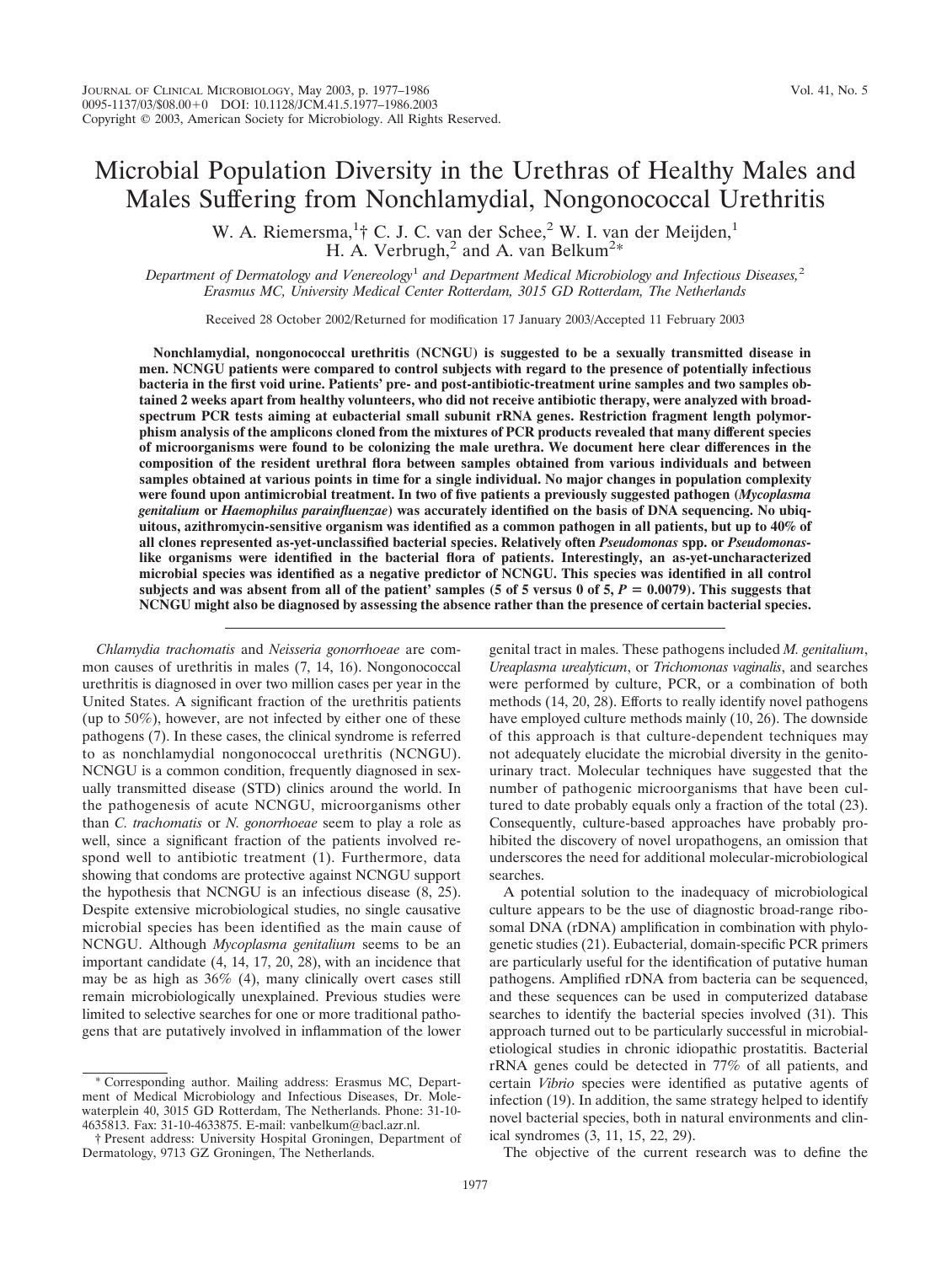*<sup>a</sup>* NG, *N. gonorrhoeae*; CT, *C. trachomatis*; PB, pubic pediculosis; GW, genital warts. All patients suffered from penile irritation.

microbial communities present in the urethra of healthy male volunteers and NCNGU patients. We searched for putative pathogens and/or markers for a healthy microbial flora by ribosomal PCR, which should allow for a detailed comparison of the flora of control individuals and the spectrum of bacterial species present in pre- and post-antibiotic-treatment samples of NCNGU patients.

#### **MATERIALS AND METHODS**

**Participants and procedures.** Men attending the STD Outpatient Clinic of the Department of Dermatology and Venereology of the Erasmus MC (University Medical Centre Rotterdam, Rotterdam, The Netherlands) for a sexual health assessment were eligible for the present study. Selected individuals provided informed consent (Erasmus MC Medical Ethical Committee, protocol 00-859). Major exclusion criteria were the use of antibiotics within the previous month and a history of urethritis within the previous 3 months. Personal interviews revealed that all five enrolled patients had clear symptoms of urethritis (penile irritation in combination with discharge and/or dysuria [see Table 1]). Urethritis was confirmed microscopically, on the basis of  $\geq 6$  polymorphonuclear leukocytes (PMNs) per  $\mu$ l in the sediment of 12 ml of first-pass urine (FPU). The numbers of PMNs were determined by using the standardized KOVA system (Hycor, Garden Grove, Calif.) in full accordance with the manufacturer's instructions. Control subjects were five asymptomatic volunteers with no signs of urethritis  $(\leq 6$  PMNs/ $\mu$ l). After the urethral meatus of each patient was washed with a sterile gauze and tap water,  $\sim$  30 ml of FPU was collected into sterile tubes. In addition, urethral swabs were obtained for confirmatory purposes. Infection by *N. gonorrhoeae* was excluded microscopically (classical Gram stain) and by culture performed on a GC-LECT agar (Becton Dickinson, Alphen aan den Rijn, The Netherlands). *C. trachomatis* infection was excluded by PCR analysis of FPU by using the Cobas Amplicor Detection Reagent Kit and the Cobas Amplicor machine (Roche Diagnostics, Mannheim, Germany) according to instructions of the manufacturer. A total of 12 ml of FPU was used for the microscopic and diagnostic evaluations described above, whereas 500  $\mu$ l was used for the Amplicor tests. In preparation of the broad-spectrum ribosomal PCRs, 10 ml of FPU was centrifuged for 10 min at 3,000 rpm. The sediment (ca. 75 to 300  $\mu$ l) was kept at  $-80^{\circ}$ C prior to processing. Patients with microscopically diagnosed urethritis and a negative Gram stain for *N. gonorrhoeae* were treated with a single oral dose of 1 g of azithromycin. Patients and control subjects were advised to abstain from any form of sexual intercourse (vaginal, anal, and oral) and were asked to return for reexamination after 2 weeks. At the second visit they delivered ca. 30 ml of FPU, which was collected at home in the early morning, according to the collection procedure described above. Again, 12 ml of FPU was microbiologically evaluated for the presence of PMNs. A 10-ml portion was centrifuged, and the sediment was kept at  $-80^{\circ}$ C prior to PCR processing. The healthy volunteers were not treated with azithromycin between the two samplings.

**Tap water.** To determine the possible microbiological contamination factor of tap water used for washing the urethral meatus, 50 ml of first-run tap water was collected in a sterile tube. This was centrifuged in 10-ml parts for 10 min at 3,000 rpm. The sediment was kept at  $-80^{\circ}$ C prior to processing.

**DNA purification.** Part of the collected water and urine sediments  $(150 \mu l)$  was used for DNA extraction and purification. To the samples with a volume of  $<$ 150 l, a compensating amount of 50 mM Tris-HCl (pH 7.5)–0.1 mM EDTA–50 mM glucose buffer was added to a total volume of 150  $\mu$ l. First, 75  $\mu$ l of lysostaphin solution (10 mg/ml; Sigma, St Louis, Mo.) was added, and the mixture was heated to 37°C for 30 min. Thereafter, 1 ml of guanidinium lysis buffer (4 mM guanidinium isothiocyanate, 0.1 M Tris-HCl [pH 6.4], 0.2 M EDTA, 0.1% Triton X-100) was added, and the mixture was kept at room temperature for 1 h, after which 50  $\mu$ l of Celite suspension was added. The samples were kept at room temperature and mixed at regular intervals for 10 min (5). After a vortexing step and centrifugation  $(15 \text{ s at } 14,000 \text{ rpm}$  in an Eppendorf centrifuge), the supernatant was discarded and the pellet was washed twice with a second chaotropic lysis buffer (4 M guanidinium isothiocyanate, 0.1 M Tris-HCl; pH 6.4), twice with ethanol (70%) and, finally, once with acetone. The pellet was vacuum dried and emulsified in 100  $\mu$ l of 10 mM Tris-HCl (pH 8.0). The sample was heated to 56°C for 10 min and centrifuged (10 min at 14,000 rpm in an Eppendorf centrifuge). The resulting supernatant was used as a template for PCR.

**PCR tests.** All PCRs were performed in GeneAmp 9600 or 9700 machines (PE Applied Biosystems, Foster City, Calif.). The primers used for the 16S rDNA PCR were EUB-L (5'-CTTTACGCCCATTTAATCCG-3') and EUB-R (5'-AG A-GTTTGATCCTGGTTCAG-3'). These generate an  $\sim$  500-bp fragment deriving from the 3-terminal end of the small-subunit (ssu) rRNA gene (30). A total of 45  $\mu$ l of PCR mix was added to 5  $\mu$ l of the purified DNA solution. The PCR mix consisted of 10  $\mu$ l of a 20 mM desoxynucleotide triphosphate stock solution (Amersham Life Science, Cleveland, Ohio),  $5 \mu$ l of a 10-fold-concentrated SuperTaq PCR buffer (HT Biotechnology, Cambridge, United Kingdom), 0.5 µl of both primers,  $28.92 \mu l$  of distilled water, and  $0.08 \mu l$  of SuperTaq polymerase (15) U/µl; HT Biotechnology, Cambridge, United Kingdom). The PCR consisted of 40 cycles of denaturation at 94°C (45 s), annealing at 55°C (45 s), and extension at 72°C (45 s). A precycling denaturation step at 94°C was applied for 5 min. As control sample, 50  $\mu$ l of PCR mix without additional DNA samples was run in parallel. Then,  $10$ - $\mu$ l portions of the PCR products were analyzed on a  $1\%$ agarose gel containing ethidium bromide. Electrophoresis was performed in  $0.5 \times$  TBE (50 mM Tris, 50 mM borate, 1 mM EDTA); gels were then stained in aqueous ethidium bromide (10 ng/ml) and photographed under UV illumination.

**Cloning of amplification products.** The PCR amplification products  $(3 \mu)$  of a PCR mix) were used for ligation in pCR2.1 and transformed into competent *Escherichia coli* TOP10 cells by using the Original TA Cloning Kit (Invitrogen, San Diego Calif.). Clones were grown overnight at 37°C on 2YT agars (Yeast-Trypton; Gibco-BRL, Breda, The Netherlands) containing ampicillin (100 µg/ ml) and X-Gal (5-bromo-4-chloro-3-indolyl-β-D-galactopyranoside; 40 μg/ml). Possible transformants were identified by blue-white colony screening.

**Screening for full-length inserts.** DNA was liberated from possible recombinants by suspending part of the colony in  $100 \mu l$  of distilled water. The suspension was boiled for 10 min and centrifuged for 10 min at 14,000 rpm in an Eppendorf centrifuge. Next,  $5 \mu l$  of the supernatant was used as a template for PCR. The primers used for amplification of the putative inserts in pCR2.1 were M13 and T7 sequence specific (AACAGCTATGACCATG and TAATACGAC TCACTATAGGG, respectively). then, 45 µl of PCR mix, identical to the mix used for the ssu rDNA PCR, was added. The PCR consisted of 30 cycles of denaturation at 94°C (45 s), annealing at 56°C (45 s), and extension at 72°C (45

TABLE 1. Age, STD history, and clinical findings of patients and controls

| Patient or<br>control no. | Age<br>(yr) | STD history <sup><i>a</i></sup> | First visit        |              | Second visit |              | Sexual       |
|---------------------------|-------------|---------------------------------|--------------------|--------------|--------------|--------------|--------------|
|                           |             |                                 | Symptoms           | $PMNs/\mu l$ | Symptoms     | $PMNs/\mu l$ | orientation  |
| Patient                   |             |                                 |                    |              |              |              |              |
|                           | 37          | NG                              | Discharge, dysuria | 21           | None         |              | Heterosexual |
|                           | 29          | CT, PB                          | Discharge, dysuria | 31           | None         |              | Homosexual   |
|                           | 25          | CT. GW                          | Dysuria            | 107          | None         |              | Heterosexual |
|                           | 32          | NG, CT                          | Dysuria            | 21           | None         |              | Heterosexual |
|                           | 44          | NG, NCNGU                       | Dysuria            | 61           | None         |              | Homosexual   |
| Control                   |             |                                 |                    |              |              |              |              |
|                           | 36          | <b>NCNGU</b>                    | None               |              | None         |              | Homosexual   |
|                           | 30          | PВ                              | None               |              | None         | 3            | Homosexual   |
|                           | 50          | None                            | None               |              | None         |              | Heterosexual |
|                           | 29          | None                            | None               |              | None         | ◠            | Heterosexual |
|                           | 40          | None                            | None               | 4            | None         |              | Heterosexual |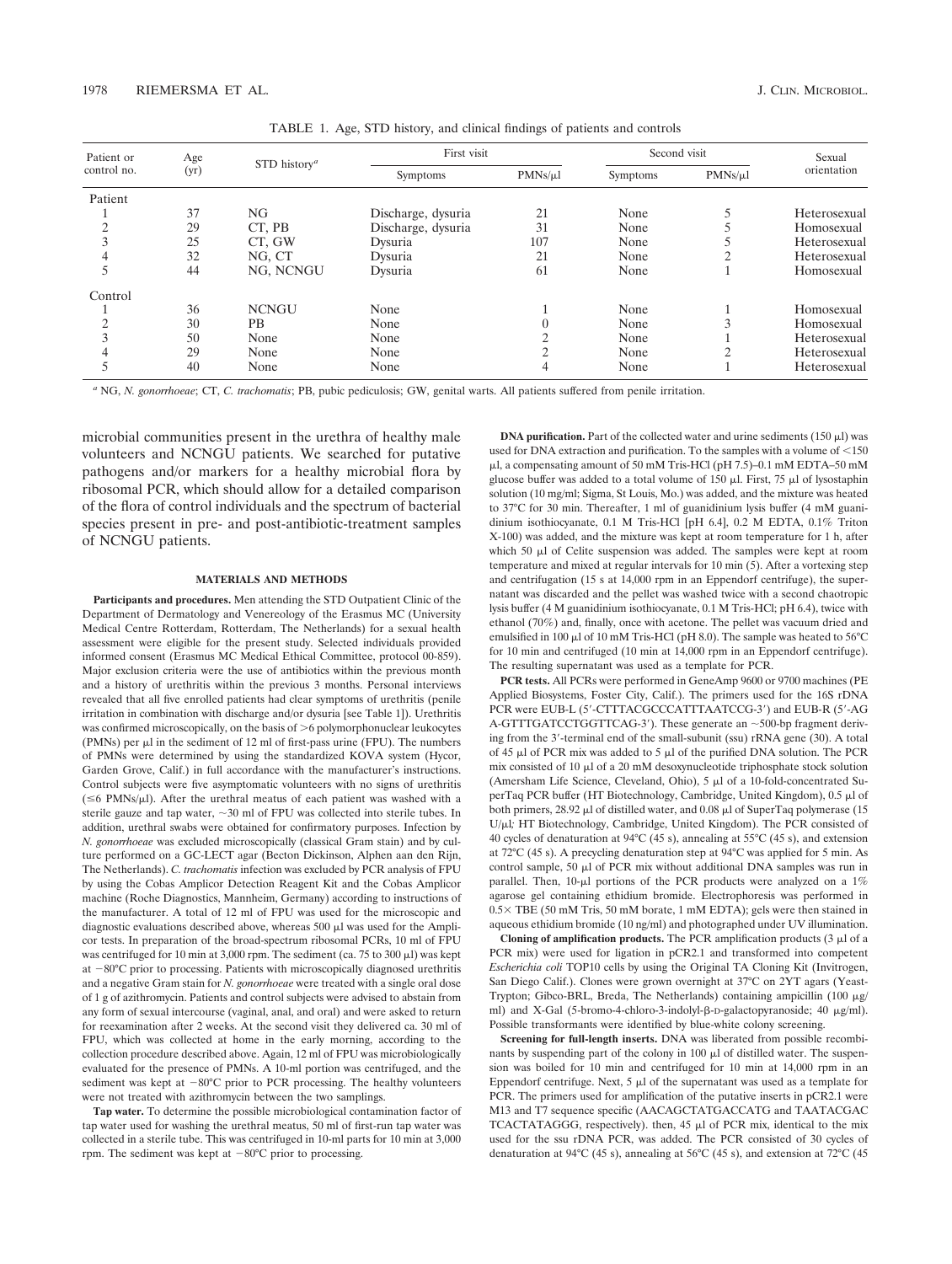

FIG. 1. Distribution of ssu rDNA PCR RFLP types derived from tap water. Indicated are the *Alu*I types identified by uppercase letters versus their frequency of occurrence among the 55 clones studied. Note that types B and D, representing *Pseudomonas* spp., are by far the most prevalent. The relative abundance represents the proportion the number of representatives of a given RFLP type divided by the cumulative number of all clones analyzed. The latter is set at 100%.

s). A precycling denaturation at 94°C was applied for 5 min. The PCR products were visualized as described above. Only the samples with a full-length insert  $(\sim700$  bp) were analyzed by restriction enzyme digestion. Per clinical sample, ca. 50 clones with full-length inserts were selected for further analysis.

**RFLP analysis.** We digested 15  $\mu$ l of the PCR product solution (M13/T7 PCR) by using the restriction endonuclease *Alu*I (New England Biolabs, Beverly, Mass.). The restriction digests were analyzed in a 3% Metaphor agarose gel containing ethidium bromide. The electrophoresis was performed in  $0.5 \times$  TBE. The gels were stained, examined, and photographed under UV illumination. Analysis of the different restriction fragment length polymorphism (RFLP) patterns was initially performed visually. If it was not possible to discriminate between certain types, the software program GelCompar version 4.0 was also used. When GelCompar was used, the position of DNA fragments shorter than 100 bp was ignored because these were not resolved well enough. For the remaining DNA fragments, bands were analyzed according to Dice with the tolerance set at 1.0% (optimization =  $0.50\%$ , minimal area =  $0.1\%$ ). Two RFLP patterns were regarded as the same if they matched for 100%. Different RFLP types were given separate capital letter codes.

**DNA sequencing.** For bidirectional sequencing of the insert, the ssu rDNA PCR (described above) was repeated. The nucleic acid sequence of the PCR product was analyzed by Sanger's method (BaseClear, Leiden, The Netherlands) by using the Big Dye terminator sequencing kits 373, 377, and 3100 (PE Applied Biosystems). The assembled ssu rDNA sequences were subjected to basic local alignment search tool (BLAST) analysis (http://www.-ncbi.nlm.nih.gov/blast/; version 1 June 2002). This analysis was used to determine which sequence in the GenBank depository was most similar to the partial 3'-terminal ssu rDNA sequence of the isolate. For the construction of phylogenetic trees, the sequence data were compared by using multiple sequence alignment software as available at www.genebee.msu (A. N. Belozersky Institute, Russian EMB Net Node) and were expressed as phylograms (6).

#### **RESULTS**

Participants. The five patients had a mean age of 33 years; the mean age of the controls was 37 years (Table 1). Although patients were asked to return 2 weeks after the initial visit, logistical difficulties caused the interval time to vary between 13 and 22 days. The control subjects all presented with an interval time of precisely 14 days. All patients had a history of some sort of urethritis (chlamydial, gonococcal, or NCNGU) in the years prior to the study. In comparison, only one of the control subjects suffered from NCNGU in the past. Patients and control subjects refrained from sexual intercourse between visits, had negative tests for *N. gonorrhoeae* and *C. trachomatis*, and did not have signs of herpes genitalis or other overt sexually transmissible diseases. Table 1 presents the urine PMN cell counts, thereby illustrating that for all of the patients the NCNGU episode cleared between the two visits, probably due

to the azithromycin therapy. Clinical complaints resolved during the 2-week period as well. The cell counts for the controls were always in the normal range  $(\leq 6)$ .

**RFLP analysis of ribosomal clones derived from tap water sediments.** Many bacterial ribosomal clones were obtained by cloning the PCR products of the sediment of 50 ml of tap water. Upon analysis of 55 clones, 15 clearly different RFLP types were documented (see Table 2). Figure 1 shows the distribution of these clones across the RFLP types, indicating their relative frequencies of occurrence. There were seven RFLP types (FA to FG) present that were never obtained from controls and patients. Types B and D appeared to be most common. Sequencing of some of the clones revealed that these two types represented *Pseudomonas* spp., which are known to be associated with water-rich environments. The amounts of bacteria present in tap water probably mask the detection of rDNA contaminants in the reagents used for PCR.

**RFLP analysis of ribosomal clones derived from urine sediments.** Table 2 indicates the number of clones that were analyzed for patients and volunteers by the RFLP approach. In all, RFLP patterns were recorded for 472 clones derived from patient samples, and 488 were documented for the healthy controls. Ultimately, the RFLP database is comprised of 960 ribosomal fingerprints. *Alu*I digestion of full-length inserts generally resulted in two to five conveniently resolved bands (Fig. 2). Different RFLP types represent the different types of ssu rRNA genes that are present in microbes concentrated in the urine sediment. It has to be emphasized, since we only employed a single restriction enzyme, that clones with identical RFLP patterns do not necessarily represent identical bacterial species. The distribution of clones (both in RFLP type and

TABLE 2. Clones and RFLP types recovered from water, control, and patient samples

| Control no. sample type,<br>or patient no. | Visit                            | No. of clones<br>analyzed | No. of<br><b>RFLP</b> types |
|--------------------------------------------|----------------------------------|---------------------------|-----------------------------|
| Controls                                   |                                  |                           |                             |
| 1                                          | First                            | 55                        | 22                          |
|                                            | Second                           | 50                        | 15                          |
| 2                                          | First                            | 46                        | 19                          |
|                                            | Second                           | 62                        | 22                          |
| 3                                          | First                            | 49                        | 15                          |
|                                            | Second                           | 50                        | 22                          |
| $\overline{4}$                             | First                            | 49                        | 14                          |
|                                            | Second                           | 43                        | 18                          |
| 5                                          | First                            | 48                        | 15                          |
|                                            | Second                           | 36                        | 11                          |
| Water <sup>a</sup>                         | Single <sup><math>a</math></sup> | 55                        | 15                          |
| Patients                                   |                                  |                           |                             |
| 1                                          | First                            | 44                        | 10                          |
|                                            | Second                           | 49                        | 15                          |
| $\overline{c}$                             | First                            | 50                        | 11                          |
|                                            | Second                           | 49                        | 14                          |
| 3                                          | First                            | 46                        | 28                          |
|                                            | Second                           | 37                        | 15                          |
| $\overline{4}$                             | First                            | 48                        | 8                           |
|                                            | Second                           | 49                        | 11                          |
| 5                                          | First                            | 50                        | 18                          |
|                                            | Second                           | 50                        | 21                          |

*<sup>a</sup>* The water sample was obtained only once.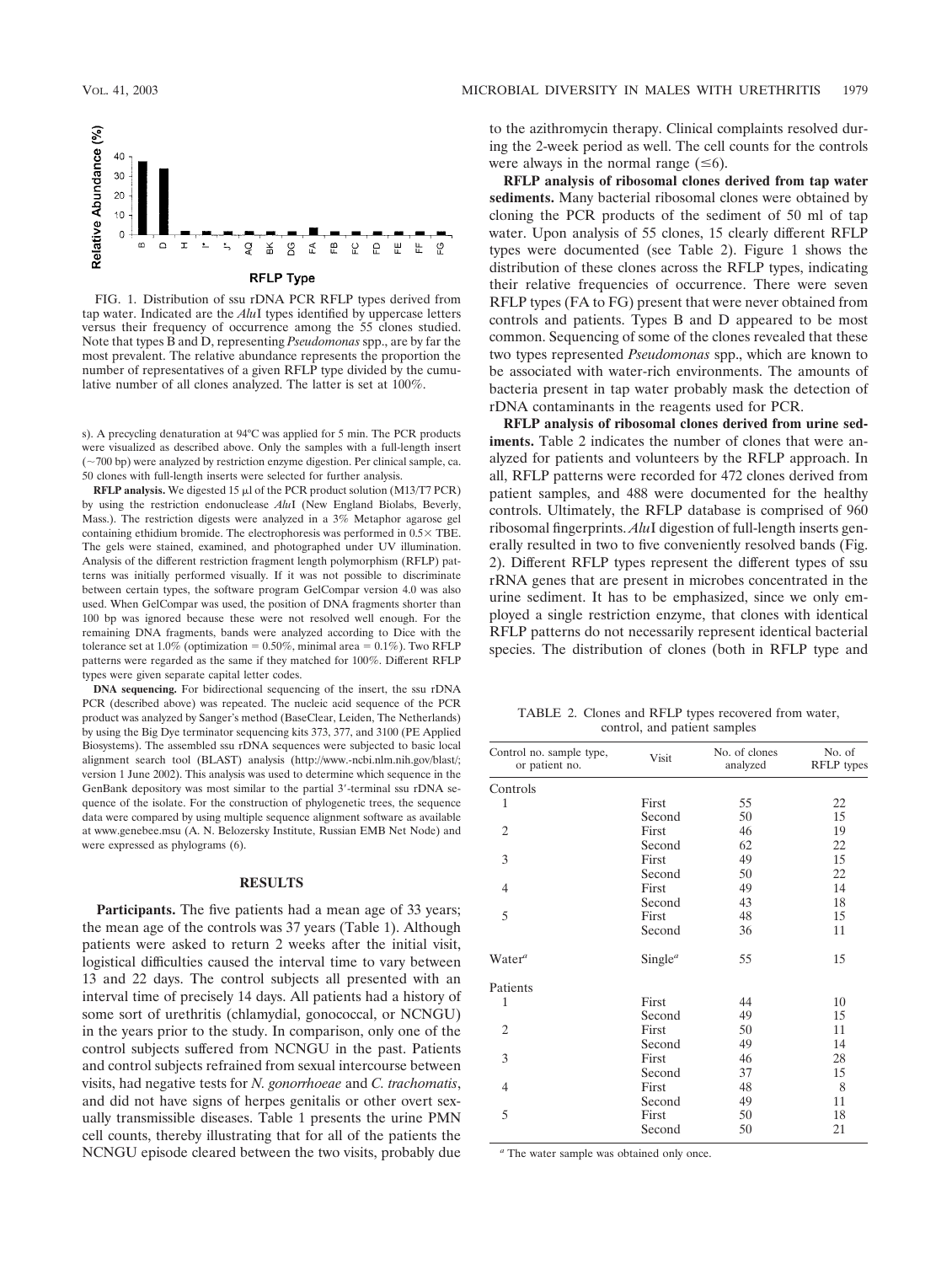

FIG. 2. PCR RFLP analysis of a randomly selected subset of the ssu rDNA clones obtained from the urine sediments of patient 1. Both on the right and on the left, a molecular size marker is included (100-bp ladder; Bio-Rad, Veenendaal, The Netherlands); above the lanes, the uppercase letter code for the RFLP patterns is indicated.

abundance) in control subjects and in patients is plotted in Fig. 3 and 4. Overall, 71 and 84 different RFLP types were obtained in control subjects and patients, respectively. We found 62 different RFLP types present in patient samples that were absent in control samples (CA-EJ). All clone libraries had a relative dominance of a few types (e.g., the "watertypes" B and D in most samples or CV and DE in the sample obtained during the first visit of patient 2). It can be noted that some types were only present during one visit (e.g., in control 4, types Q and BF). Also, most of the types were not found in all of the



FIG. 3. Distribution of ssu rDNA PCR RFLP types derived from control individuals. Open bars indicate the clones identified from the urine sediment obtained during the first visit; solid bars indicate clones from the sediment collected at the second visit. On the horizontal axis the RFLP types are identified; on the vertical axis the relative abundance of the types is shown. For a definition of relative abundance, see the legend to Fig. 1. Codes indicated by an asterisk were hard to classify definitely and may represent heterogeneous types probably consisting of more than one sequence motif.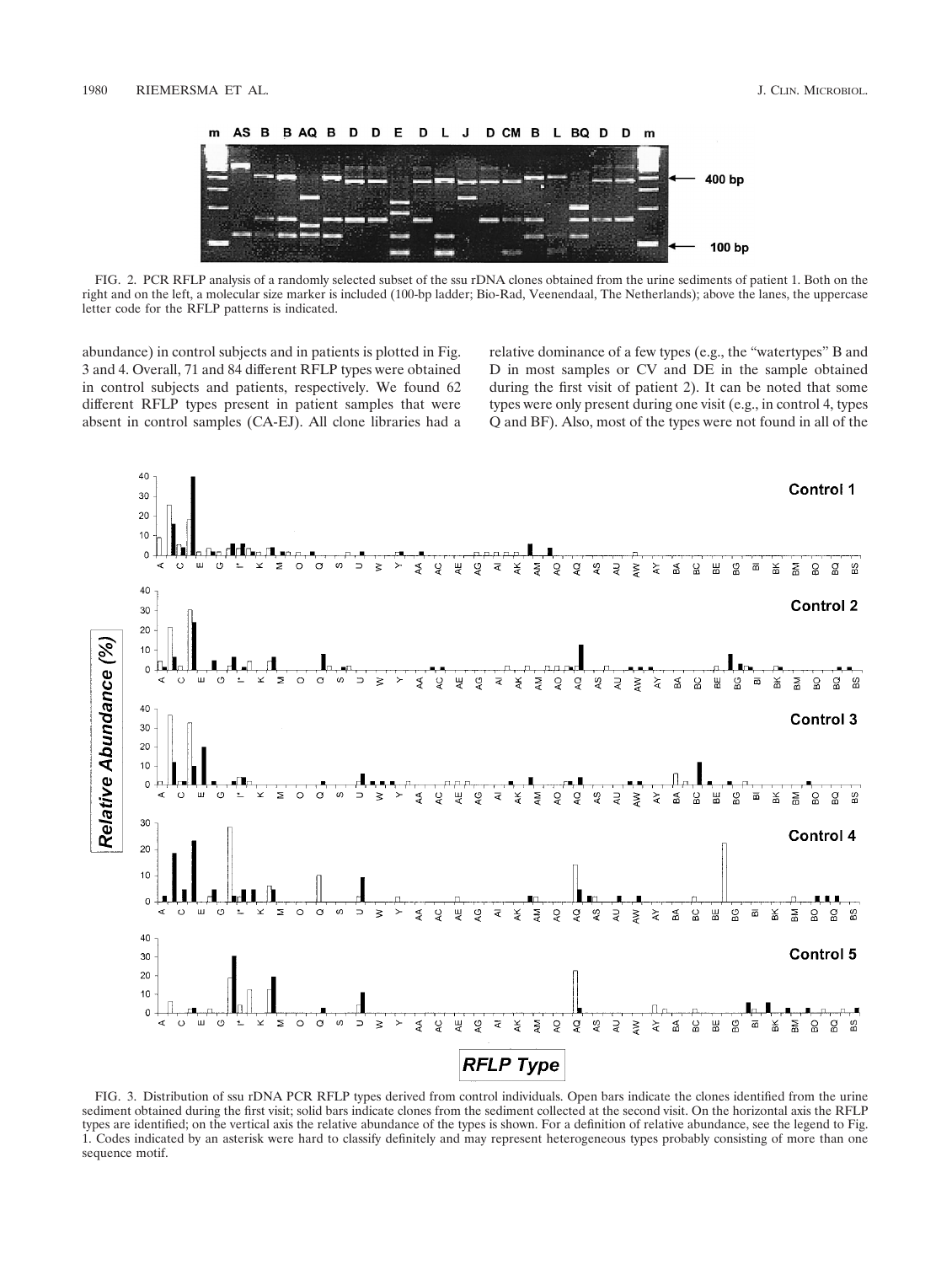

FIG. 4. Distribution of ssu rDNA PCR RFLP types derived from the five patients. Open bars indicate the clones identified from the urine sediment obtained during the first visit; solid bars indicate clones from the sediment collected at the second visit. On the horizontal axis, the RFLP types are identified; on the vertical axis, the relative abundance of the types is shown. For a definition of relative abundance, see the legend to Fig. 1. Codes indicated by an asterisk were hard to classify definitely and may represent heterogeneous types probably consisting of more than one sequence motif.

persons (e.g., type E was only present in control 1 and 3 and all patients except number 2). Especially noteworthy is the fact that RFLP type H was encountered in 9 of 10 samples derived from control individuals. During NCNGU, this type was never detected. This difference was highly significant from the statistical viewpoint (9 of 10 versus 0 of 5;  $P = 0.0020$ ). Even when calculated for the two groups of individuals, this significance was maintained (5 of 5 versus 0 of 5;  $P = 0.0079$ ). For RFLP type AQ, a similar trend was observed; in this case statistical relevance was not reached.

On average, the fraction of variant clones identified at any sampling moment was comparable. The index of variation, i.e., the ratio between the number of RFLP types and the overall number of clones studied, was between 0.32 and 0.36. These results indicate that the urethral flora shows extensive intraand interpersonal variation. It is interesting that in the volunteers, 47 of 138 cumulatively identified types disappeared during the 2-week monitoring period. In the patients, who were

treated with antibiotics, 50 of 127 identified types seemed to disappear. The difference in microbial dynamics between the two groups is not statistically significant (two-sided Fisher exact test,  $P = 0.37$ ). This implies that the azithromycin treatment does not seem to drastically induce microbial species extinction in the urethra: in both controls and patients, similar elimination rates are encountered. On the other hand, species also appear during the monitoring period. Again, no statistically relevant difference is noted between the groups (52 of 138 versus 51 of 127;  $P = 0.71$ ). In conclusion, azithromycin treatment does not seem to severely affect the composition and dynamics of the urethral flora. Interestingly, however, there still is a relatively large group of ssu rRNA PCR RFLP types that only occur in patients and not in controls  $(n = 62)$ . A number of these disappear during the 2-week posttreatment period  $(n = 34)$ . We assume that these represent antibioticsusceptible pathogenic bacteria and, therefore, these clones will be addressed specifically below (see Fig. 5).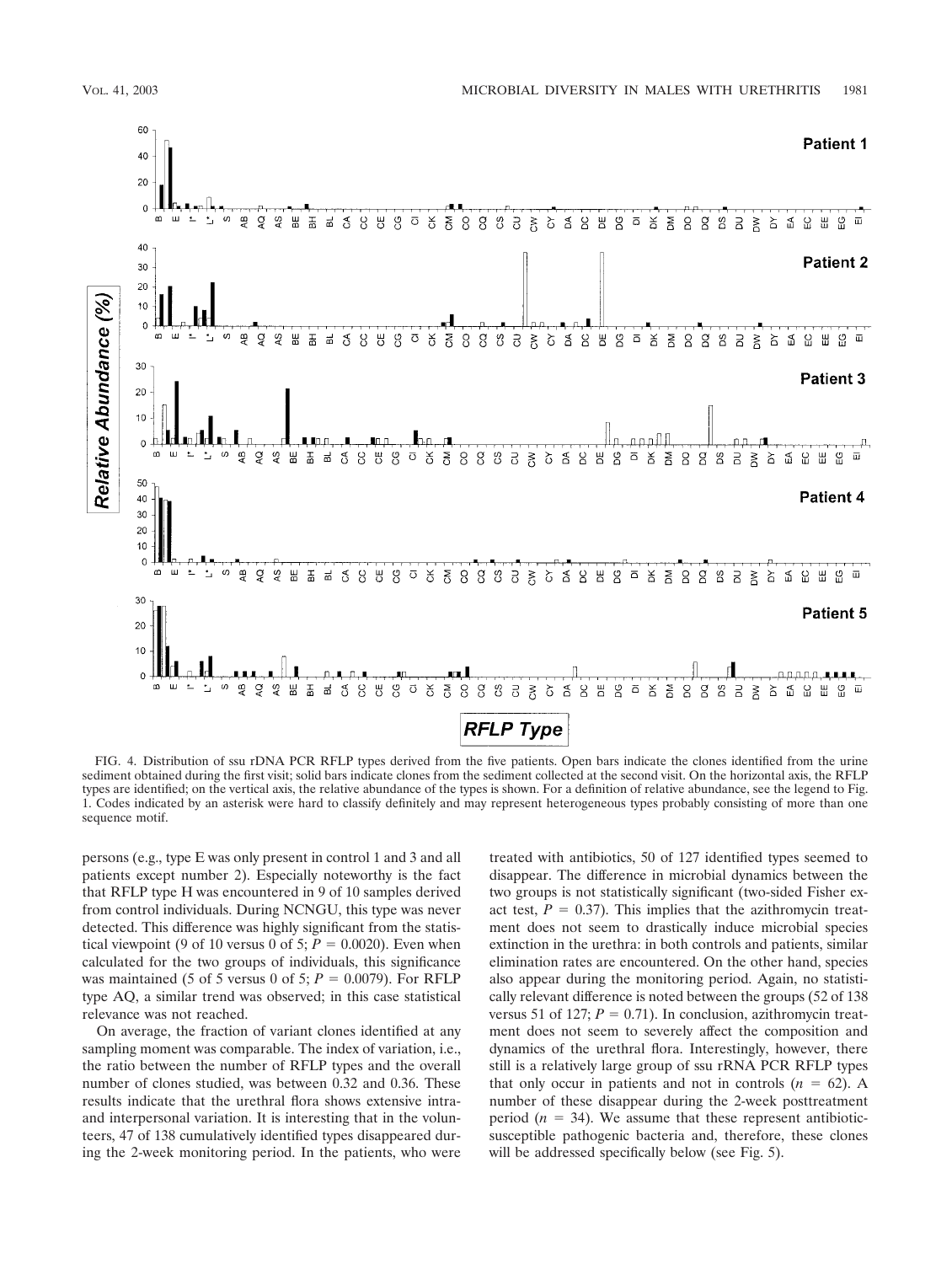

FIG. 5. Overview of the 16S rDNA RFLP types that are present in the patients and absent from the controls. Open bars indicate the clones identified from the urine sediment obtained during the first visit  $(t = 0)$ ; solid bars indicate clones from the sediment collected at the second visit  $(t = 1)$ . On the horizontal axis, the RFLP types are identified; on the vertical axis, the relative abundance of the types is shown. For a definition of relative abundance, see legend to Fig. 1. Table 4 shows the sequence-based identification of a selection of these clones.

**DNA sequencing.** Due to the large number of different RFLP types (140 in all), sequence analysis of all 16S rDNA types was impractical. Some of the RFLP types found more frequently (relative abundance of  $>10\%$ ) were sequenced to assess the nature of the constant factors in the bacterial urethral flora in more detail. Table 3 surveys the resemblance of some of the more dominant clones with known bacterial species based on BLAST searches in GenBank. All sequencing analyses involved two independent clones per RFLP type. The fact that in eight of nine cases identical or highly similar sequences were obtained corroborates the reliability of the RFLP analysis. It should be noted that clones with different RFLP types (e.g., B and D, CV and DE, etc.) sometimes revealed a close relatedness to the same bacterial genus. In conclusion, Table 3 highlights that many water-borne bacterial species, including *Pseudomonas*, *Ralstonia*, and *Sphingomonas* spp., were identified as possible members of the healthy male urethral flora, some of which are also identified as water contaminants. The latter observation raises the question of whether these species are tap water contaminants or genuine members of the male urethral flora.

To determine which ssu rDNA types could possibly be associated with NCNGU, clones that appeared to be differentially distributed among patients and controls were subjected to sequencing. Type H, which, significantly, more often occurs in the flora of healthy men, gave rise to ribosomal sequence motifs that were most homologous to that of an uncultured bacterial species encoded GKS2-124. GKS2-124 belongs to the group of the  $\alpha$ -proteobacteria and was initially isolated from a German freshwater lake (12). No obvious homology with known pathogenic bacterial species was observed, the sequence showed a somewhat more distant homology to water-thriving organisms such as *Sphingomonas* spp. A similar, though not statistically significant, trend was also observed for type AQ, occurring in four of five healthy controls and just one patient.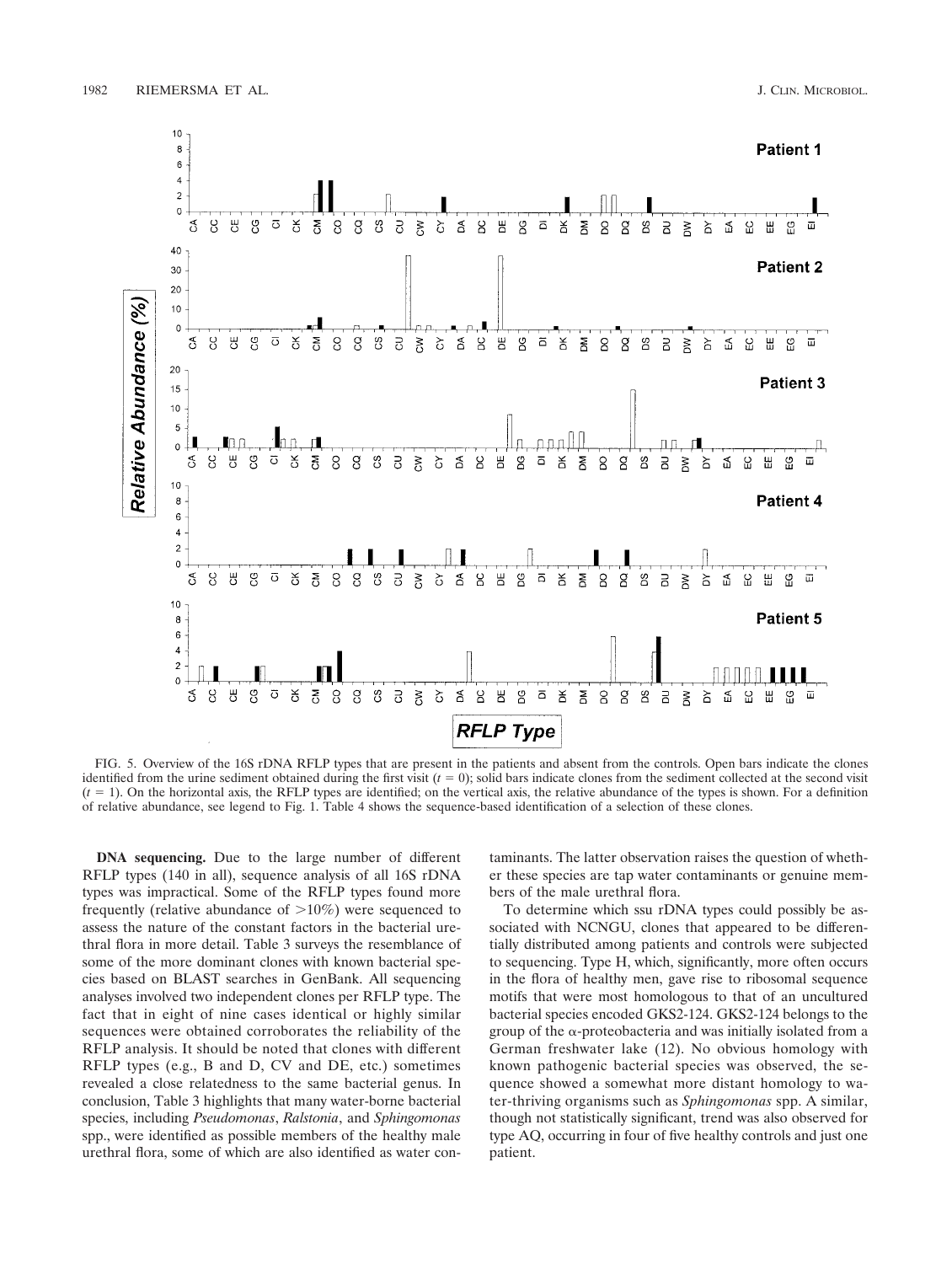TABLE 3. Sequencing results of RFLP clones dominating one or more of the samples obtained from healthy control subjects

| RFLP type | Sequencing result                         | Score |
|-----------|-------------------------------------------|-------|
| B         | Pseudomonas gessardii                     | 1092  |
|           | Pseudomonas libaniensis                   | 1092  |
|           | Pseudomonas synxantha                     | 1092  |
| B         | Pseudomonas libaniensis                   | 1067  |
|           | Pseudomonas gessardii                     | 1067  |
|           | Pseudomonas synxantha                     | 1065  |
| D         | Pseudomonas fluorescens ATCC 49642        | 852   |
|           | Pseudomonas fluorescens ATCC 17574        | 852   |
|           | Uncultured manure pit bacterium P320      | 852   |
|           | Unidentified y-proteobacterium OM93       | 852   |
|           | Pseudomonas sp. clone NBO.1H              | 852   |
| D         | Pseudomonas veronii                       | 1074  |
|           | Unidentified $\gamma$ -proteobacterium    | 1061  |
| E         | Streptococcus sp. oral strain H6          | 1043  |
|           | <i>Streptococcus</i> sp. oral strain B5SC | 1041  |
|           | <i>Streptococcus</i> sp. oral clone BW009 | 1037  |
| E         | Streptococcus mitis                       | 1065  |
| H         | Uncultured bacterium GKS2-124             | 979   |
|           | Unidentified gamma proteobacterium        | 965   |
|           | Sphingomonas echinoides                   | 955   |
| Н         | Uncultured bacterium GKS2-124             | 981   |
|           | Unidentified $\gamma$ -proteobacterium    | 973   |
|           | Sphingomonas echinoides                   | 963   |
| L         | Ralstonia pickettii                       | 850   |
|           | Ralstonia sp. strain APF11                | 850   |
|           | Burkholderia pickettii ATCC 27511         | 835   |
| L         | Ralstonia pickettii                       | 850   |
|           | Ralstonia sp. strain APF11                | 850   |
|           | Burkholderia pickettii ATCC 27511         | 835   |
| U         | Pseudomonas fluorescens by.               | 771   |
|           | Pseudomonas gessardii                     | 771   |
|           | Pseudomonas libaniensis                   | 771   |
|           | Uncultured bacterium GR-296.II.35         | 771   |
|           | <i>Pseudomonas</i> sp. strain IC038       | 771   |
|           | Unidentified bacteria                     | 771   |
| U         | Ralstonia sp. strain APF11                | 1086  |
|           | Uncultured bacterium OSs75                | 1053  |
|           | Pseudomonas pickettii                     | 1045  |
| AO        | Sphingomonas echinoides                   | 765   |
|           | Sphingomonas echinoides                   | 759   |
|           | Uncultured bacterium GKS2-124             | 757   |
|           | Unidentified $\alpha$ -proteobacterium    | 757   |
| AO        | Unidentified $\alpha$ -proteobacterium    | 997   |
|           | Uncultured bacterium GKS2-124             | 989   |
|           | Star-like microcolonies                   | 977   |
|           | Sphingomonas echinoides                   | 971   |
| BC        | Streptococcus mitis                       | 1019  |
| BC        | Streptococcus mitis                       | 1080  |
| <b>BF</b> | Streptococcus agalactiae                  | 807   |
|           | Streptococcus agalactiae                  | 805   |
| BF        | Streptococcus agalactiae                  | 1082  |
|           | Streptococcus agalactiae                  | 1074  |
|           | Streptococcus agalactiae                  | 1005  |
|           |                                           |       |

Sequence analysis was also performed for one or two clones with RFLP types that were present in the first samples provided by the patients but absent from the water sample, the patient's follow up samples, and both samples from the controls (Fig. 5). Of the 32 different types of clones, 24 were successfully sequenced (Table 4). Interestingly, patient 2 represents the only individual for whom a well-known putative uropathogen was identified. Four of the different RFLP clones were very similar to the rRNA sequence of *M. genitalium*, thereby providing evidence for the fact that this person was cured from an *M. genitalium* infection. This fact again illustrates that the experimental approach employed was solid and that the outcome is relevant. However, the diversity observed

among the RFLP patterns is somewhat enigmatic since *M. genitalium* only harbors a single copy of the 16S rRNA gene. Whether this variation is due to mixed infections or PCR and cloning induced errors is subject of current investigation. Patient 3 appeared to be infected by *Haemophilus parainfluenzae* (clone DF/DL), a bacterial species that has been mentioned before, but less convincingly as *M. genitalium*, in relation to NCNGU (27). For the other patients, various previously identified bacterial species, but also some species that currently lack a detailed description, matched entries in the GenBank database.

To strengthen the pathogen identification efforts, 18 minor clones from the controls were also sequenced (Table 4). Interestingly, 10 of 24 clones from the patients and 7 of 18 clones derived from the healthy controls were matched to microbial species that have never been cultured in vitro or have not yet been precisely classified as a species. Since the homology scores of the clone sequences with, for instance, the uncultured bacterial clone DJAT-434, occurring in four of five patients versus one of five control subjects, are variable, it is quite possible that we detected here novel bacterial species (Table 4). Figure 6 illustrates the gross interrelatedness of the individual bacterial species that were identified in Tables 3 and 4. Besides two heterogeneous groups of various bacterial species (*Actinomyces*, *Veillonella*, *Corynebacterium*, and *Ralstonia* spp., etc.), three major clusters can be discerned. Cluster A represents the streptococci, whereas cluster B derives from multiple clones analyzed for the patient suffering from an *M. genitalium* infection. Cluster C is the most interesting one since it is built from four subclusters, one of which (C3) gathers the various *Haemophilus* spp. The larger clusters C1 and C2 primarily contain *Pseudomonas* spp. Interestingly, the DJAT-434 homologues are clustered in the C2 group (except for the DJAT-434 homologue sequence derived from RFLP type DH from patient 4), a group consisting mainly of *Pseudomonas*-like organisms. Apparently, the DJAT-434 homologues closely resemble *Pseudomonas* spp. This leads to the conclusion that as-yetunidentified *Pseudomonas* species may play a significant role, either as inducers of NCNGU or as opportunists occupying the environmental niche created during the disease process.

### **DISCUSSION**

With regard to the etiology of NCNGU in males, it is appropriate to distinguish between acute and "chronic" disease. Although no precise definition is available, NCNGU etiology is probably multifactorial (2, 14). In order to gain more insight in the pathogenesis of NCNGU in males, novel diagnostic approaches are mandatory (7). We focused here on acute cases of urethritis, i.e., those not caused by *N. gonorrhoeae* or *C. trachomatis*. To our knowledge, ours is the first study to approach the long-standing enigma of the etiology of acute NCNGU in men, employing broad-spectrum molecular-biological techniques, such as ssu rDNA PCR and subsequent RFLP and sequencing techniques. A downside of this approach is that eukaryotic pathogens, such as *T. vaginalis*, are not detected. These organisms are certainly important in a subset of NCNGU cases (7, 18). Second, the data could be influenced by the fact that some microorganisms are present in larger numbers or contain more ribosomal operons per genome than others, thereby facilitating their detection. Consequently, the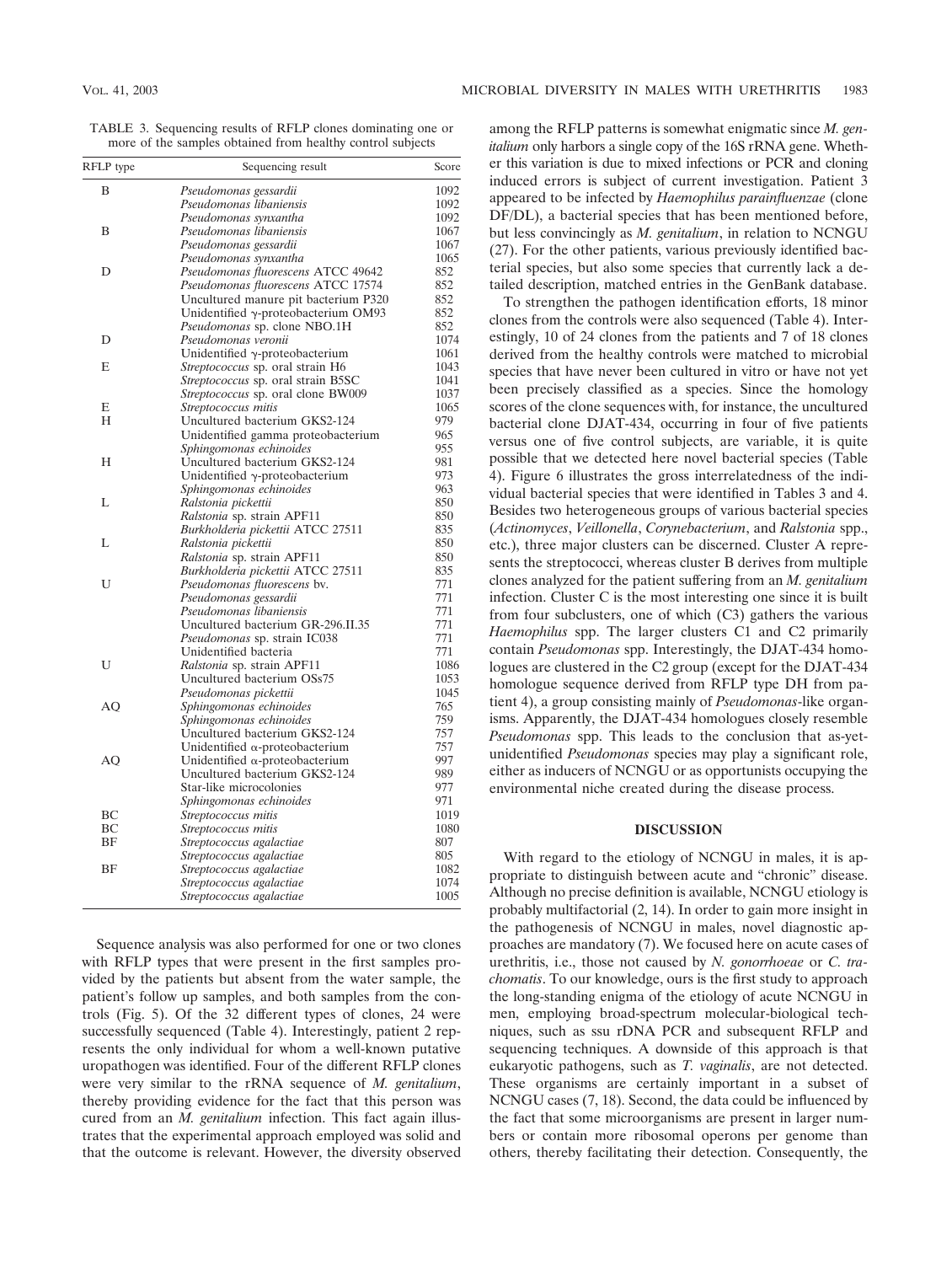| TABLE 4. Sequencing results of RFLP clones only present in patients' $t = 0$ samples or randomly selected from $t = 0$ samples of controls |  |  |
|--------------------------------------------------------------------------------------------------------------------------------------------|--|--|
|                                                                                                                                            |  |  |

| Patient or<br>control no. | <b>RFLP</b> | Sequencing result                    | Score | Patient or<br>control no. | <b>RFLP</b> | Sequencing result                     | Score |
|---------------------------|-------------|--------------------------------------|-------|---------------------------|-------------|---------------------------------------|-------|
| Patients                  |             |                                      |       | Controls                  |             |                                       |       |
| $\mathbf{1}$              | CT          | Uncultured Veillonella spp.          | 1096  | $\mathbf{1}$              | K           | Mesorhizobium loti                    | 932   |
|                           | DO          | Uncultured bacterium clone DJAT-434  | 797   |                           |             | Rhizobium sp. strain CJ5              | 924   |
|                           |             | Uncultured $\gamma$ -proteobacterium | 797   |                           |             | Rhizobium loti                        | 924   |
|                           |             |                                      |       |                           | M           | Pseudomonas marginalis                | 1072  |
| 2                         | CQ          | Streptococcus gordonii               | 1068  |                           |             | Pseudomonas spp.                      | 1072  |
|                           | <b>CV</b>   | Mycoplasma genitalium                | 1019  |                           |             | Pseudomonas reactans                  | 1072  |
|                           | CW          | Mycoplasma genitalium                | 1080  |                           |             | Pseudomonas veronii                   | 1072  |
|                           | <b>CX</b>   | Mycoplasma genitalium                | 1096  |                           | H           | Unidentified bacterium ox-SCC-25/5    | 946   |
|                           | DB          | Uncultured bacterium clone DJAT-434  | 797   |                           |             | Unidentified bacterium ox-SCC-36/29   | 930   |
|                           |             | Uncultured $\gamma$ -proteobacterium | 797   |                           | $\circ$     | Uncultured Comamonas spp.             | 876   |
|                           | DE          | Mycoplasma genitalium                | 1088  |                           |             | Pseudomonas testosteroni              | 876   |
|                           |             |                                      |       |                           |             | Comamonas testosteroni                | 876   |
| 3                         | CJ          | Unidentified bacterium 6C            | 624   |                           | P           | <i>Peptostreptococcus</i> genospecies | 500   |
|                           |             | Methylobacterium spp.                | 595   |                           |             | Peptostreptococcus spp.               | 456   |
|                           | <b>CK</b>   | Corvnebacterium thomssenii           | 1007  |                           | T           | Uncultured Comamonas spp.             | 891   |
|                           | DF          | Haemophilus parainfluenzae           | 969   |                           |             | Pseudomonas testosteroni              | 891   |
|                           |             | Haemophilus paraphrophilus           | 946   |                           |             | Comamonas testosteroni                | 891   |
|                           | DI          | Unidentified oral bacterium AP60-15  | 676   |                           | AJ          | Uncultured eubacterium WD293          | 1017  |
|                           |             | Gemella haemolysans                  | 670   |                           |             | Pseudomonas mephitica                 | 1005  |
|                           | DL          | Haemophilus parainfluenzae           | 763   |                           | AK          | Uncultured eubacterium WD293          | 1036  |
|                           |             | Pseudomonas spp.                     | 728   |                           |             | Agricultural soil bacterium           | 1027  |
|                           | DM          | Actinomyces turicensis               | 648   |                           | AN          | Pseudomonas spp.                      | 1052  |
|                           |             | Bacterial spp.                       | 634   |                           |             | Pseudomonas gessardii                 | 1046  |
|                           | DR          | Haemophilus paraphrophilus           | 959   |                           |             | Pseudomonas libaniensis               | 1046  |
|                           |             | Haemophilus parainfluenzae           | 959   |                           | G           | Uncultured bacterium clone DJAT-434   | 783   |
|                           | DU          | Corynebacterium genitalium           | 946   |                           |             | Uncultured $\gamma$ -proteobacterium  | 783   |
|                           |             | Uncultured Corynebacterium sp.       | 473   | $\overline{2}$            | <b>BG</b>   | Sphingomonas spp.                     | 787   |
|                           | DV          | Pseudomonas fluorescens              | 1051  |                           |             | Uncultured bacterium GKS2-124         | 785   |
|                           |             |                                      |       |                           | AO          | Ralstonia detusculanense              | 628   |
| 4                         | DH          | Uncultured bacterium clone DJAT-434  | 735   |                           |             | Ralstonia spp.                        | 628   |
|                           |             | Uncultured $\gamma$ -proteobacterium | 735   |                           |             | Uncultured bacterium OSs7             | 628   |
|                           | DY          | Pseudomonas fluorescens              | 1082  |                           |             |                                       |       |
|                           |             |                                      |       | 3                         | V           | Unidentified bacterium rM7            | 648   |
| 5                         | CB          | Uncultured bacterium clone TFBME10   | 613   |                           |             | Comamonas testosteroni                | 640   |
|                           |             | Pseudomonas sp. G2                   | 613   |                           | AE          | Ralstonia detusculanense              | 713   |
|                           | <b>CH</b>   | Variovorax sp. strain HAB-30         | 920   |                           |             | Ralstonia spp.                        | 713   |
|                           | $DB$        | Uncultured bacterium clone DJAT-434  | 706   |                           |             | Burkholderia spp.                     | 682   |
|                           |             | Pseudomonas sp.                      | 706   |                           | AF          | Pseudomonas jessenii                  | 653   |
|                           | DP          | Uncultured bacterium clone DJAT-434  | 706   |                           |             | Pseudomonas spp.                      | 653   |
|                           |             | Uncultured $\gamma$ -proteobacterium | 706   |                           |             | Uncultured eubacterium                | 647   |
|                           | EB          | Uncultured bacterium D29A            | 1063  |                           | AG          | Pseudomonas sp. strain G2             | 1036  |
|                           |             | Streptococcus salivarius             | 1061  |                           |             | Pseudomonas sp. strain                | 1028  |
|                           |             |                                      |       |                           |             | NZ66/64/124/122/113/108/106/65        |       |
|                           |             |                                      |       |                           |             | Pseudomonas synxantha                 | 1028  |
|                           |             |                                      |       | $\overline{4}$            | AM          | Streptococcus agalactiae              | 624   |
|                           |             |                                      |       |                           |             | Streptococcus agalactiae              | 600   |
|                           |             |                                      |       |                           | <b>BO</b>   | Actinomyces viscosus                  | 997   |
|                           |             |                                      |       |                           |             | Actinomyces viscosus                  | 908   |

spectrum of bacteria identified may not completely mimic the urethral flora in situ. Third, definite proof for the association of the bacteria identified with the urethral epithelium is not available, i.e., the bacteria could also originate from the bladder or other anatomical locations.

Despite these pitfalls, we successfully documented the cure of a *M. genitalium* infection in one of the subjects, which serves as an excellent technological process control. Recent data by Bjornelius et al. (4) revealed that *M. genitalium* could be detected in more than 36% of all patients. It was also shown that in 30% of all cases of chronic nongonococcal urethritis, *U. urealyticum* could be detected (14), although the general literature is inconclusive with respect to the importance of this bacterial species (14, 24, 27). We did not find evidence for the presence of infectious *U. urealyticum* among our acute

NCNGU patients. In addition, various species of *Haemophilus* have been implicated in NCNGU (27). Interestingly, patient 3 of the present study seemed to be harboring various species of this particular genus as well. *Haemophilus* spp. were not encountered among the healthy controls. Finally, the presence of various species of oral streptococci (*Streptococcus gordoni*, an unidentified oral bacterium AP60-15, and *Streptococcus salivarius* in patients 2, 3, and 5, respectively) may corroborate an earlier suggestion concerning the involvement of oral sex in the pathogenesis of NCNGU (13).

For some species, involvement in NCNGU was denounced on the basis of previous studies performed by others (9, 32). On the other hand, many other species have been previously indicated as possibly involved in the establishment of NCNGU. Whether these candidates, including, for instance, *U. urealyti-*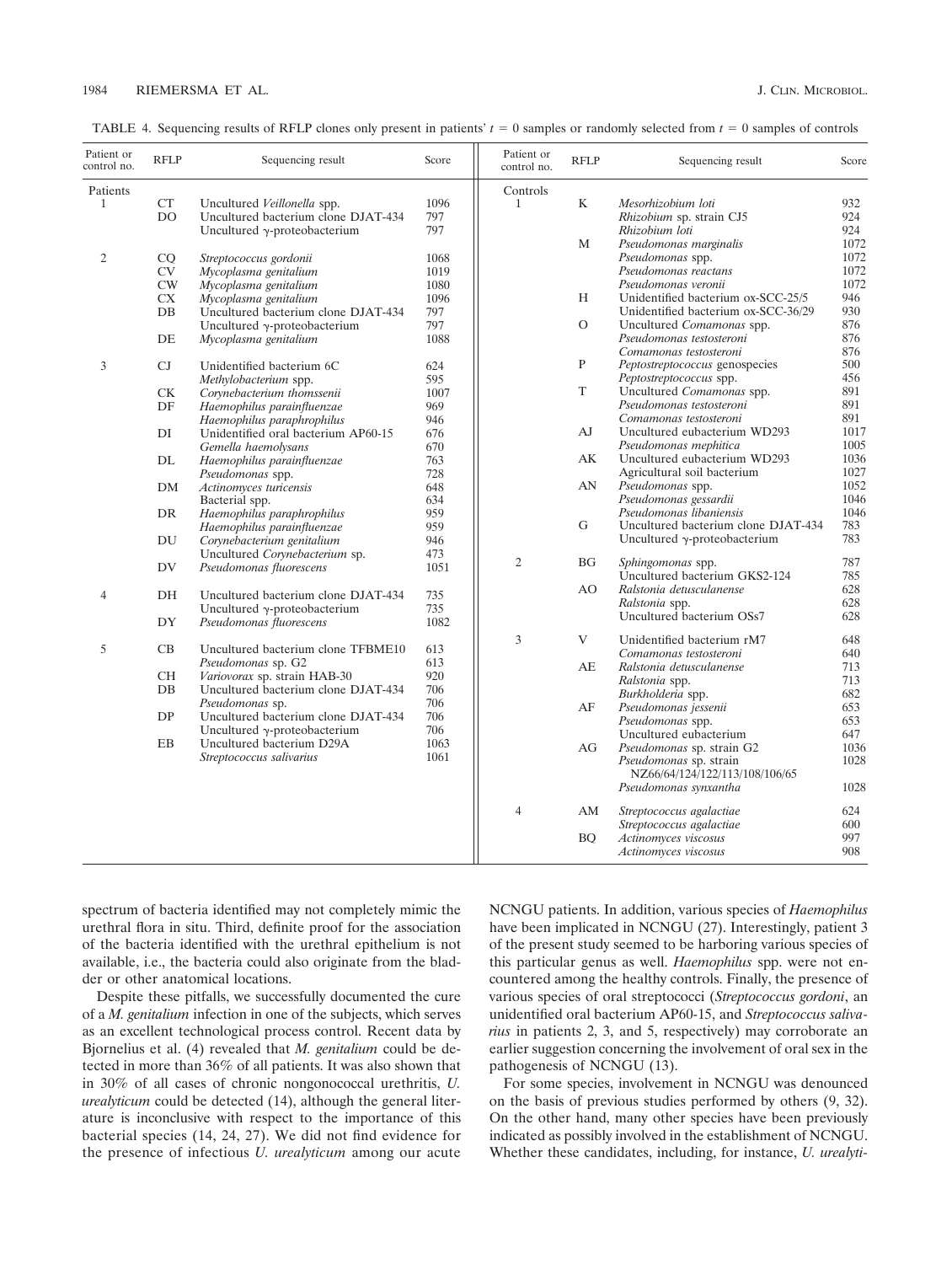